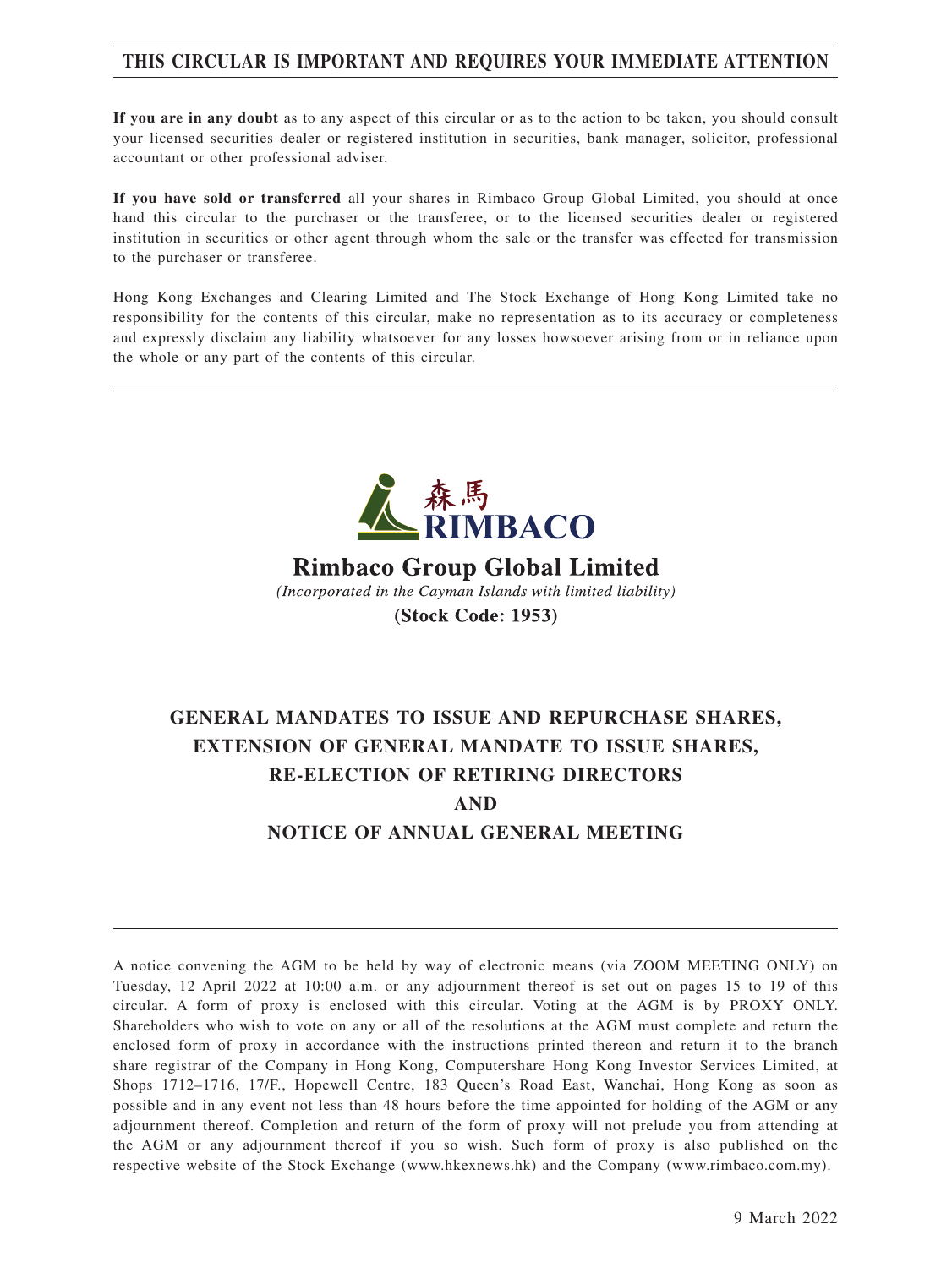# **CONTENTS**

## *Pages*

| Letter from the Board                                                                       |                |  |
|---------------------------------------------------------------------------------------------|----------------|--|
|                                                                                             | 3              |  |
|                                                                                             | $\overline{4}$ |  |
|                                                                                             | $\overline{4}$ |  |
| Extension of General Mandate to Issue Shares                                                | 4              |  |
|                                                                                             | $\overline{4}$ |  |
| Annual General Meeting and Proxy Arrangement                                                | 5              |  |
|                                                                                             | 6              |  |
|                                                                                             | 6              |  |
|                                                                                             | 6              |  |
|                                                                                             | $\tau$         |  |
| Appendix I<br>Explanatory Statement on the Repurchase Mandate                               | 8              |  |
| Details of the Retiring Directors Proposed to be<br>Appendix II<br>$\overline{\phantom{0}}$ | 11             |  |
|                                                                                             | 15             |  |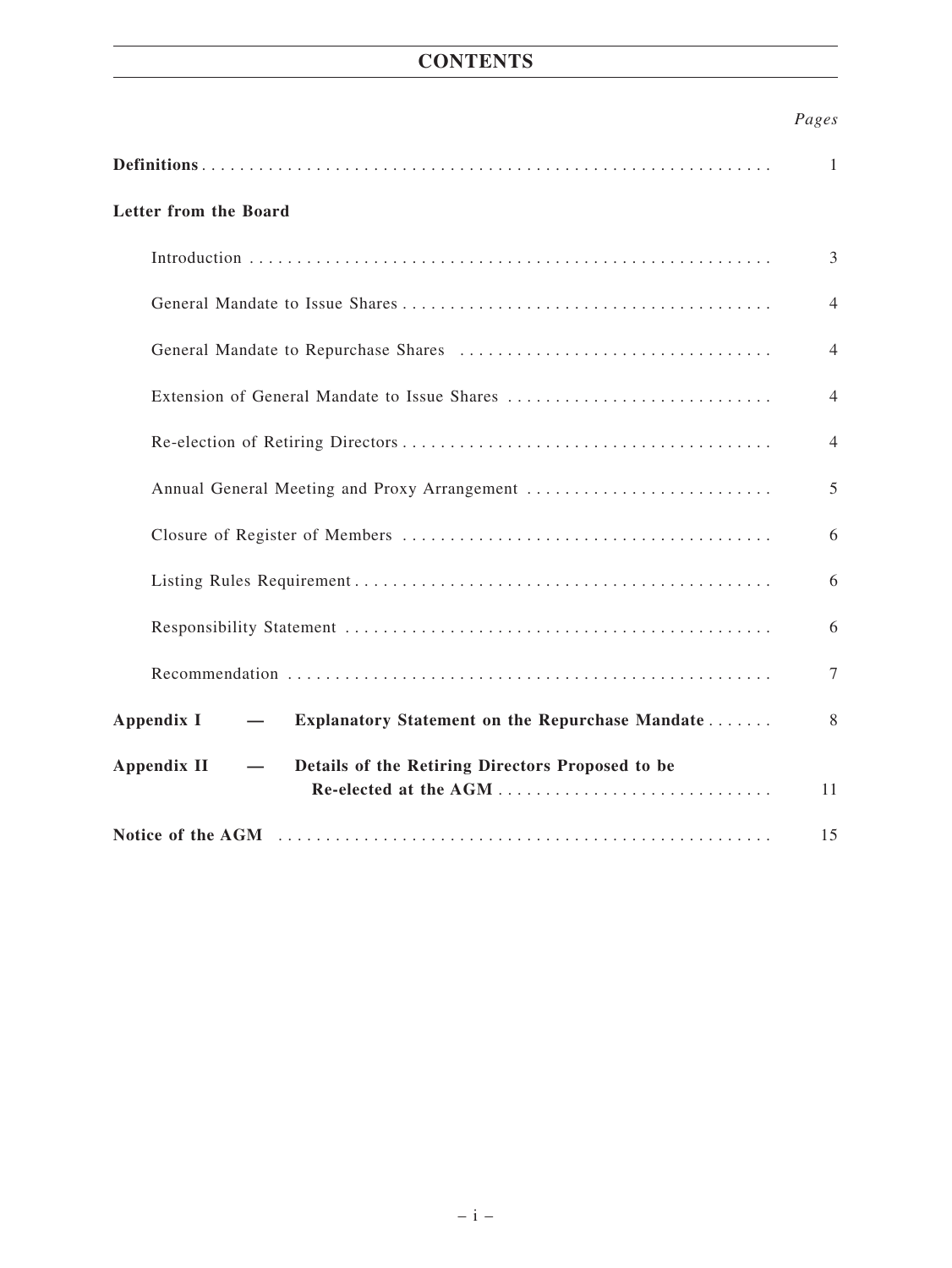*In this circular, unless the context otherwise requires, the following expressions shall have the following meanings:*

| "AGM"                      | the annual general meeting of the Company to be<br>convened and held to consider, among others, general<br>mandates to issue and repurchase shares, extension of<br>general mandate to issue shares and re-election of retiring<br>Directors                             |
|----------------------------|--------------------------------------------------------------------------------------------------------------------------------------------------------------------------------------------------------------------------------------------------------------------------|
| "Articles of Association"  | the articles of association of the Company                                                                                                                                                                                                                               |
| "Audit Committee"          | the audit committee of the Board                                                                                                                                                                                                                                         |
| "Board"                    | the board of Director(s)                                                                                                                                                                                                                                                 |
| "Close Associate(s)"       | the meaning as ascribed thereto under the Listing Rules                                                                                                                                                                                                                  |
| "Company"                  | Rimbaco Group Global Limited, a company incorporated<br>in the Cayman Islands with limited liability and the<br>Shares of which are listed on the main board of the Stock<br>Exchange                                                                                    |
| "Core Connected Person(s)" | the meaning as ascribed thereto under the Listing Rules                                                                                                                                                                                                                  |
| " $Directory$ "            | the director(s) of the Company                                                                                                                                                                                                                                           |
| "Group"                    | the Company and its subsidiaries                                                                                                                                                                                                                                         |
| "HK\$"                     | Hong Kong dollars, the lawful currency of Hong Kong                                                                                                                                                                                                                      |
| "Hong Kong"                | the Hong Kong Special Administrative Region of the<br>People's Republic of China                                                                                                                                                                                         |
| "Issue Mandate"            | the general and unconditional issue mandate proposed to<br>be granted to the Directors at the AGM to allot, issue and<br>deal with Shares not exceeding 20% of the issued Shares<br>as at the date of passing the relevant resolution for<br>approving the issue mandate |
| "Latest Practicable Date"  | 2 March 2022, being the latest practicable date prior to<br>the printing of this circular for the purpose of ascertaining<br>certain information contained in this circular                                                                                              |
| "Listing Rules"            | the Rules Governing the Listing of Securities on the Stock<br>Exchange                                                                                                                                                                                                   |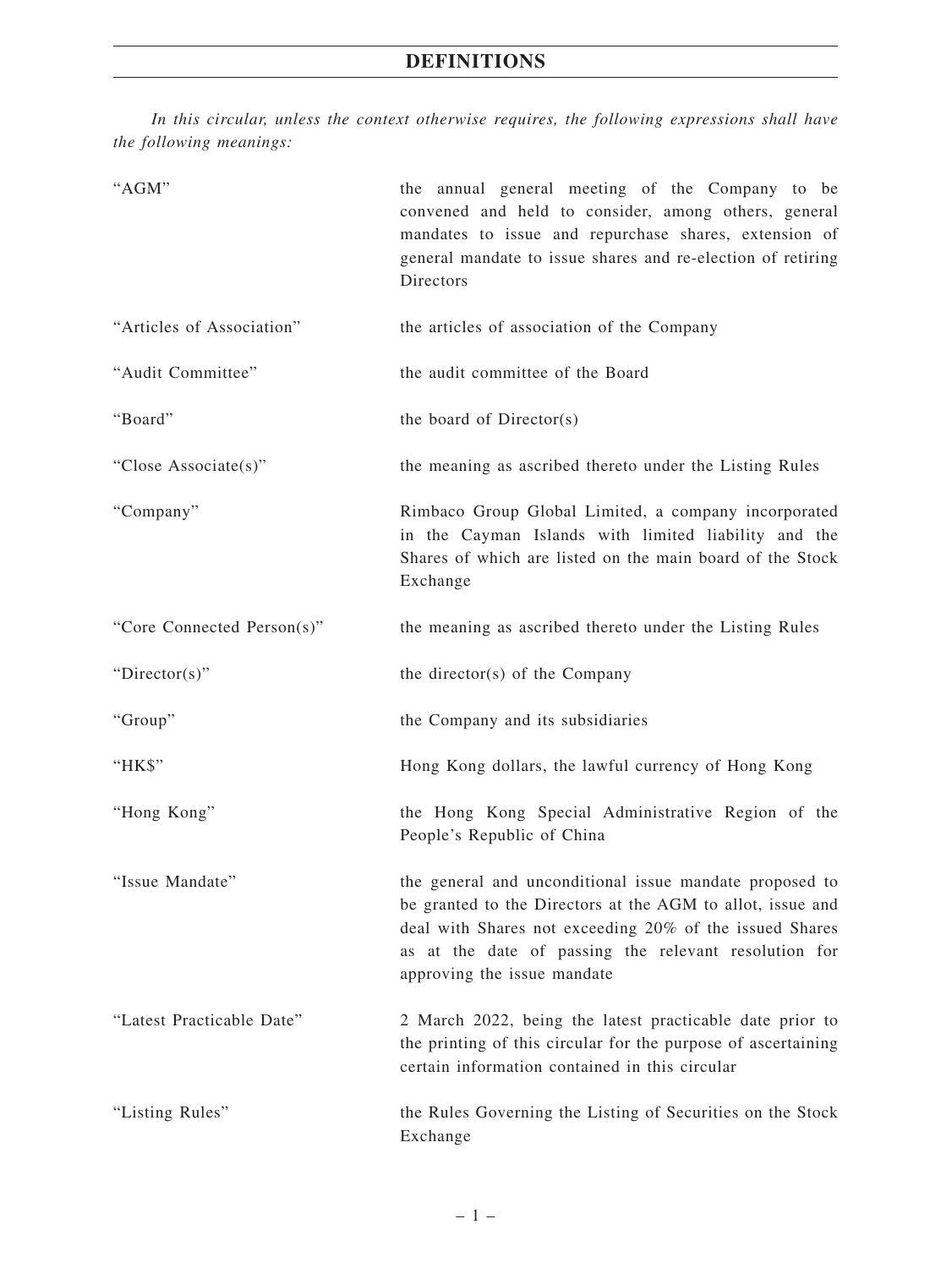# **DEFINITIONS**

| "Nomination Committee" | the nomination committee of the Board                                                                                                                                                                                                                                                                                       |  |  |
|------------------------|-----------------------------------------------------------------------------------------------------------------------------------------------------------------------------------------------------------------------------------------------------------------------------------------------------------------------------|--|--|
| "Repurchase Mandate"   | the general and unconditional repurchase mandate<br>proposed to be granted to the Directors at the AGM to<br>exercise the powers of the Company to repurchase fully<br>paid Shares up to a maximum of 10% of the issued Shares<br>as at the date of passing the relevant resolution for<br>approving the repurchase mandate |  |  |
| "SFO"                  | the Securities and Futures Ordinance (Chapter 571 of<br>Laws of Hong Kong)                                                                                                                                                                                                                                                  |  |  |
| "Share $(s)$ "         | ordinary share(s) of $HK$0.01$ each in the share capital of<br>the Company                                                                                                                                                                                                                                                  |  |  |
| "Shareholder(s)"       | $holder(s)$ of the Share(s)                                                                                                                                                                                                                                                                                                 |  |  |
| "Stock Exchange"       | The Stock Exchange of Hong Kong Limited                                                                                                                                                                                                                                                                                     |  |  |
| "Takeovers Code"       | The Codes<br>on Takeovers and Mergers<br>and Share<br>Buy-backs                                                                                                                                                                                                                                                             |  |  |
| $\lq\lq q_0$ "         | per cent.                                                                                                                                                                                                                                                                                                                   |  |  |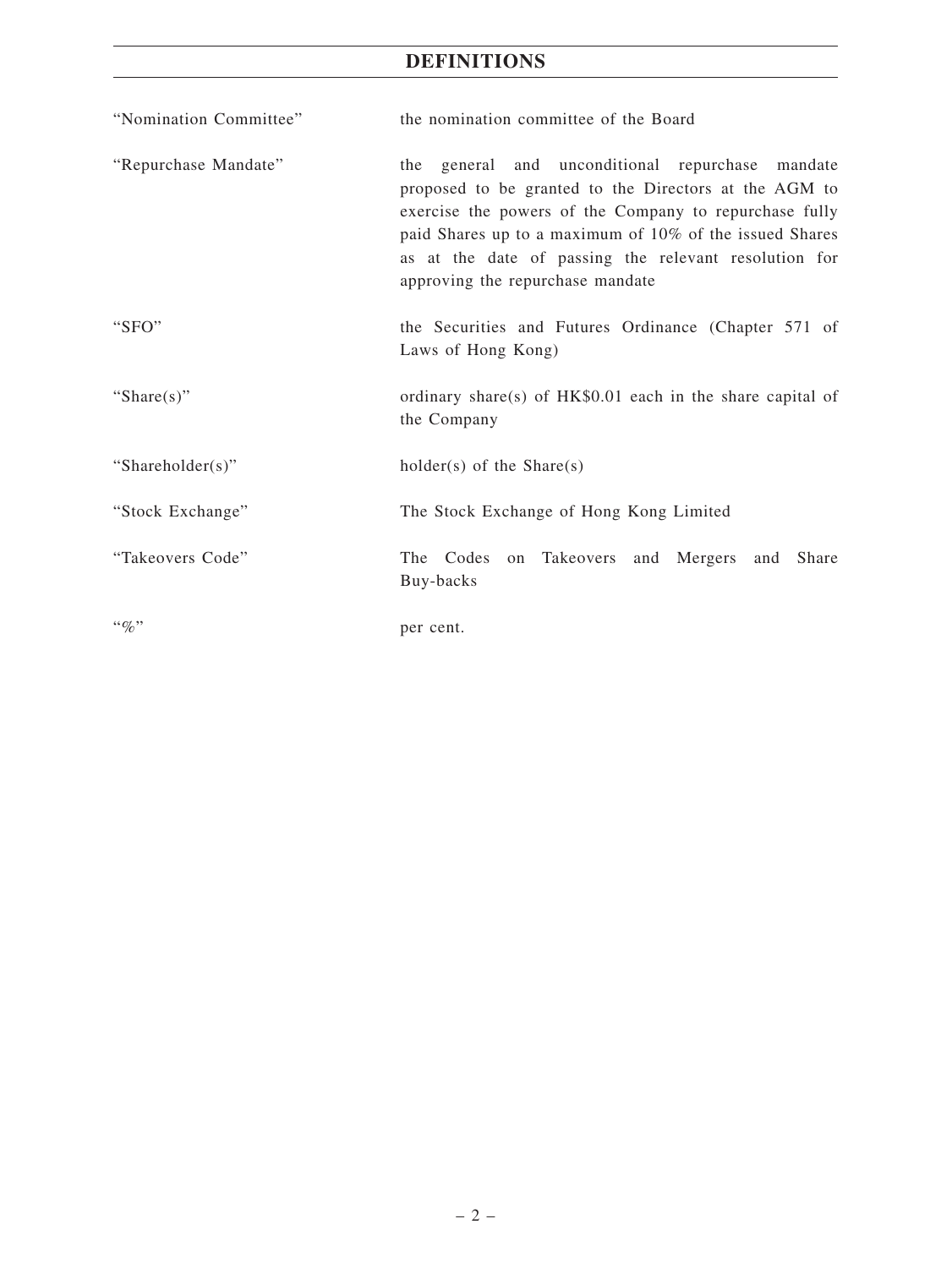

# **Rimbaco Group Global Limited**

(Incorporated in the Cayman Islands with limited liability)

**(Stock Code: 1953)** 

*Executive Directors:* Mr. Low Seah Sun *(Chairman)* Mr. Low Wui Linn *(Chief Executive Officer)* Ms. Seah Peet Hwah Mr. Cheang Wye Keong Mr. Lau Ah Cheng

*Non-executive Director:* Mr. Tong Kai Tak

*Independent Non-executive Directors:* Mr. Ng Kok Seng Mr. Wong Chi Wai Ms. Yeo Chew Yen Mary

*Registered Office:* Windward 3, Regatta Office Park PO Box 1350 Grand Cayman KY1-1108 Cayman Islands

*Headquarters and Principal Place of Business in Malaysia:* 309-E, 1st floor, Silver Square Perak Road, 10150 Penang Malaysia

9 March 2022

*To the Shareholders*

Dear Sir or Madam,

# **GENERAL MANDATES TO ISSUE AND REPURCHASE SHARES, EXTENSION OF GENERAL MANDATE TO ISSUE SHARES, RE-ELECTION OF RETIRING DIRECTORS AND NOTICE OF ANNUAL GENERAL MEETING**

### **INTRODUCTION**

The purpose of this circular is to provide you with information relating to the resolutions to be proposed at the AGM for (i) the grant of the Issue Mandate; (ii) the grant of the Repurchase Mandate; (iii) the extension of the Issue Mandate; (iv) the re-election of retiring Directors; and (v) give you the notice of the AGM.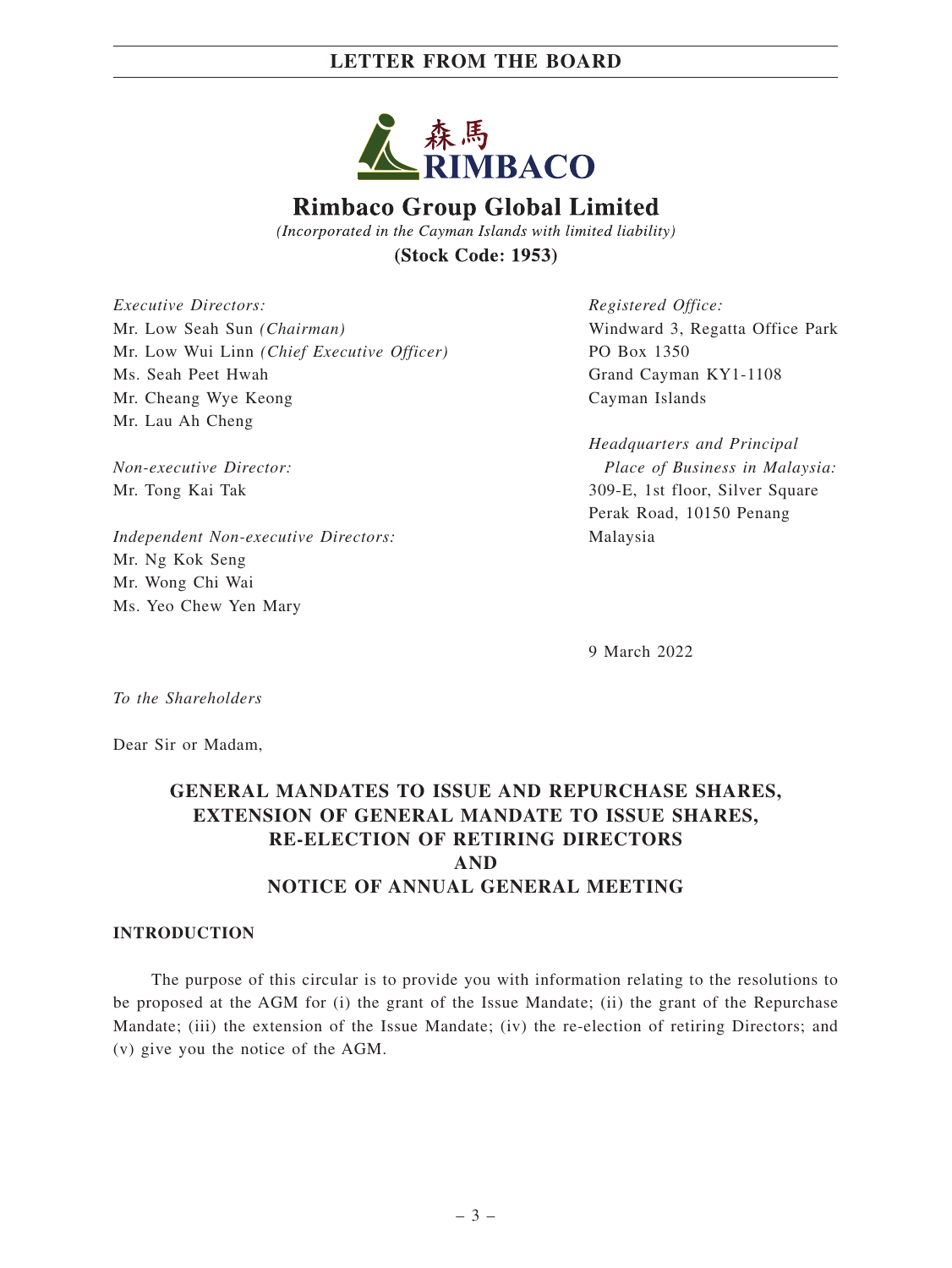#### **GENERAL MANDATE TO ISSUE SHARES**

At the AGM, ordinary resolutions will be proposed to grant to the Directors a general and unconditional mandate to exercise the powers of the Company to allot, issue and deal with Shares not exceeding 20% of the total number of issued Shares as at the date of passing of the relevant resolution at the AGM. As at the Latest Practicable Date, a total of 1,260,000,000 Shares were in issue. Subject to the passing of the proposed resolution granting the Issue Mandate to the Directors and on the assumption that there is no variation to the issued Shares during the period from the Latest Practicable Date to the date of the AGM, the Company will be allowed under the Issue Mandate to issue a maximum of 252,000,000 Shares.

#### **GENERAL MANDATE TO REPURCHASE SHARES**

An ordinary resolution will be proposed at the AGM to grant to the Directors a general and unconditional mandate to exercise all powers of the Company to repurchase, on the Stock Exchange, or on any other stock exchange on which the Shares may be listed, Shares not exceeding 10% of the total number of issued Shares as at the date of passing of the relevant resolution at the AGM. Subject to the passing of the proposed resolution granting the Repurchase Mandate to the Directors and on the assumption that there is no variation to the issued Shares during the period from the Latest Practicable Date to the date of the AGM, the Company will be allowed under the Repurchase Mandate to repurchase a maximum of 126,000,000 Shares.

In accordance with the requirements of the Listing Rules, an explanatory statement is set out in Appendix I to this circular containing all the information reasonably necessary to enable you to make an informed decision on whether to vote for or against the granting of the Repurchase Mandate.

### **EXTENSION OF GENERAL MANDATE TO ISSUE SHARES**

Subject to the passing of the resolutions to grant the Issue Mandate and the Repurchase Mandate, an ordinary resolution will be proposed at the AGM to extend the Issue Mandate by the addition to the Shares which may be allotted or agreed conditionally or unconditionally to be allotted by the Directors pursuant to the Issue Mandate of an amount representing the aggregate number of Shares repurchased by the Company pursuant to the Repurchase Mandate provided that such extended amount shall not exceed 10% of the issued Shares on the date of passing the resolution for approving the Issue Mandate.

#### **RE-ELECTION OF RETIRING DIRECTORS**

Pursuant to article 108(a) of the Articles of Association, at each annual general meeting one-third of the Directors for the time being, or, if their number is not three or a multiple of three, then the number nearest to but not less than one-third, shall retire from office by rotation provided that every Director (including those appointed for a specific term) shall be subject to retirement by rotation at least once every three years. A retiring Director shall be eligible for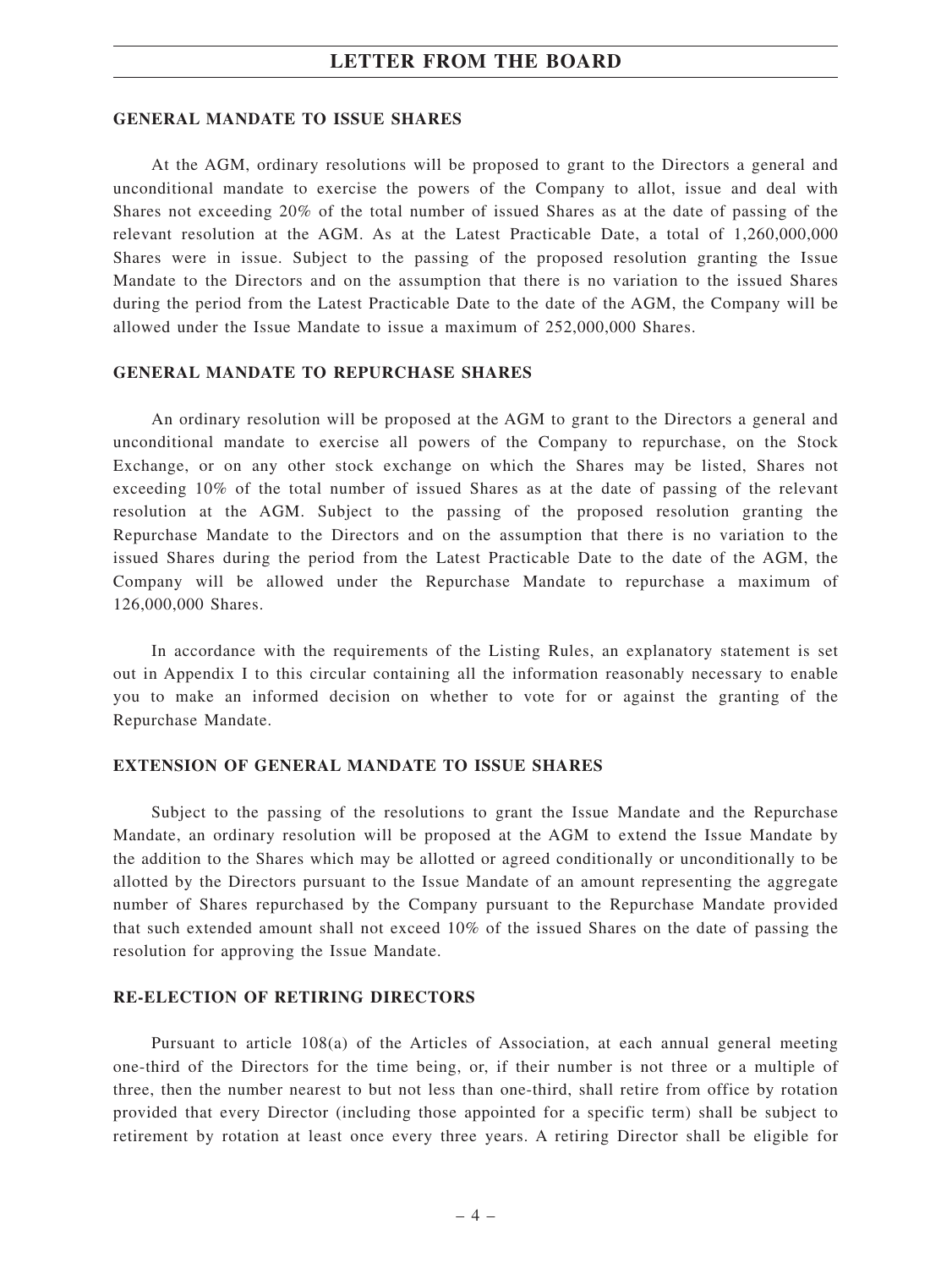re-election. In accordance with article 108(a) of the Articles of Association, Mr. Low Seah Sun, Mr. Low Wui Linn and Mr. Lau Ah Cheng shall hold office only until the AGM and, being eligible, offer themselves for re-election at the AGM.

Pursuant to article 112 of the Articles of Association, any Director appointed by the Board as an addition to the existing Board shall hold office only until the next following annual general meeting of the Company and shall then be eligible for re-election. In accordance with article 112 of the Articles of Association, Mr. Tong Kai Tak shall hold office as Directors only until the AGM, and being eligible, offers himself for re-election at the AGM.

Pursuant to Rule 13.74 of the Listing Rules, a listed issuer shall disclose the details required under Rule 13.51(2) of the Listing Rules of any director(s) proposed to be re-elected or proposed new director in the notice or accompanying circular to its shareholders of the relevant general meeting, if such re-election or appointment is subject to shareholders' approval at that relevant general meeting. The requisite details of the retiring Directors are set out in Appendix II to this circular.

#### **ANNUAL GENERAL MEETING AND PROXY ARRANGEMENT**

In view of the recent change in epidemic controlling measures announced by the Hong Kong Government, physical general meetings are not permitted. The AGM will be held by way of electronic means (via ZOOM MEETING ONLY) on Tuesday, 12 April 2022 at 10:00 a.m. There will be no physical location to facilitate the AGM.

Shareholders may, however, view and listen to the AGM through a live webcast of the AGM which can be accessed by going to https://us02web.zoom.us/j/87606829418?pwd=NTc3cnJKcjE4bGRaT3pzdElIOU9xZz09 on a computer, tablet or any browser enabled device. Please follow the instructions on the landing page on how to access the webcast. You will be able to access the live webcast at the start of the AGM until its conclusion.

The notice of the AGM is set out on pages 15 to 19 of this circular. At the AGM, resolutions will be proposed to approve, inter alia, (i) the grant of the Issue Mandate; (ii) the grant of the Repurchase Mandate; (iii) the extension of the Issue Mandate; and (iv) the re-election of retiring Directors.

Voting at the AGM is by PROXY ONLY. Shareholders who wish to vote on any or all of the resolutions at the AGM must appoint the chairman of the AGM as their proxy by completing the proxy form for the AGM. Shareholders should specifically indicate how they wish to vote for or vote against the resolutions set out in the notice of AGM.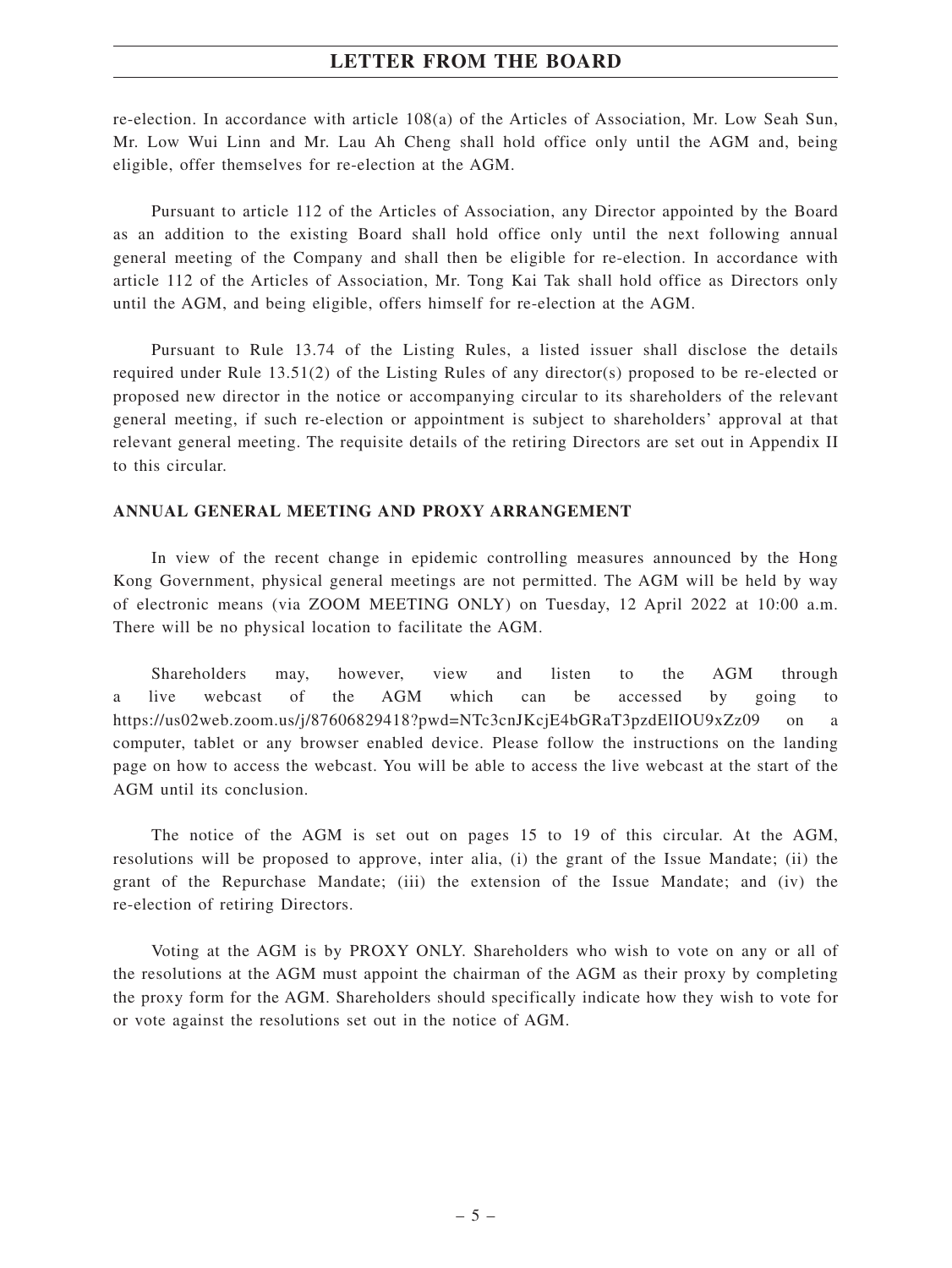A form of proxy for use at the AGM is enclosed with this circular and such form of proxy is also published on the websites of the Stock Exchange (www.hkexnews.hk) and the Company (www.rimbaco.com.my). In order to be valid, the form of proxy must be completed and signed in accordance with the instructions printed thereon and deposited at the Company's branch share registrar in Hong Kong, Computershare Hong Kong Investor Services Limited, at Shops 1712–1716, 17/F., Hopewell Centre, 183 Queen's Road East, Wanchai, Hong Kong together with a power of attorney or other authority, if any, under which it is signed or a notarially certified copy of that power or authority, not less than 48 hours before the time appointed for holding the AGM or any adjournment thereof. The completion and return of the form of proxy will not preclude any Shareholders from attending at the meeting if so wish.

Shareholders may submit any questions they may have in advance in relation to any resolutions set out in the notice of AGM by 10:00 a.m. on 10 April 2022 (being not less than forty-eight (48) hours before the time appointed for holding the AGM) via email to the Company at rbc@rimbaco.com.my, fax to the Company at +604-281 2835 or telephone hotline at +604-281 0242 during business hours (9:00 a.m. to 5:00 p.m.). The Board will address the questions during the AGM proceedings.

### **CLOSURE OF REGISTER OF MEMBERS**

The register of members of the Company will be closed from Thursday, 7 April 2022 to Tuesday, 12 April 2022 both days inclusive, during which period no transfers of shares shall be effected. In order to qualify for voting at the AGM, all transfers of shares, accompanied by the relevant share certificates and transfer forms, must be lodged with the Company's Hong Kong branch share registrar, Computershare Hong Kong Investor Services Limited, at Shops 1712–1716, 17/F., Hopewell Centre, 183 Queen's Road East, Wanchai, Hong Kong for registration no later than 4:30 p.m. on Wednesday, 6 April 2022.

#### **LISTING RULES REQUIREMENT**

According to Rule 13.39 of the Listing Rules, any vote of the Shareholders at a general meeting must be taken by poll except where the chairman, in good faith, decides to allow a resolution which relates purely to a procedural or administrative matter to be voted on by a show of hands. Therefore, all the resolutions set out in the notice of AGM will be taken by way of poll and an announcement will be made after the AGM.

#### **RESPONSIBILITY STATEMENT**

This circular, for which the Directors collectively and individually accept full responsibility, includes particulars given in compliance with the Listing Rules for the purpose of giving information with regard to the Company. The Directors, having made all reasonable enquiries, confirm that to the best of their knowledge and belief the information contained in this circular is accurate and complete in all material respects and not misleading or deceptive, and there are no other matters the omission of which would make any statement herein or this circular misleading.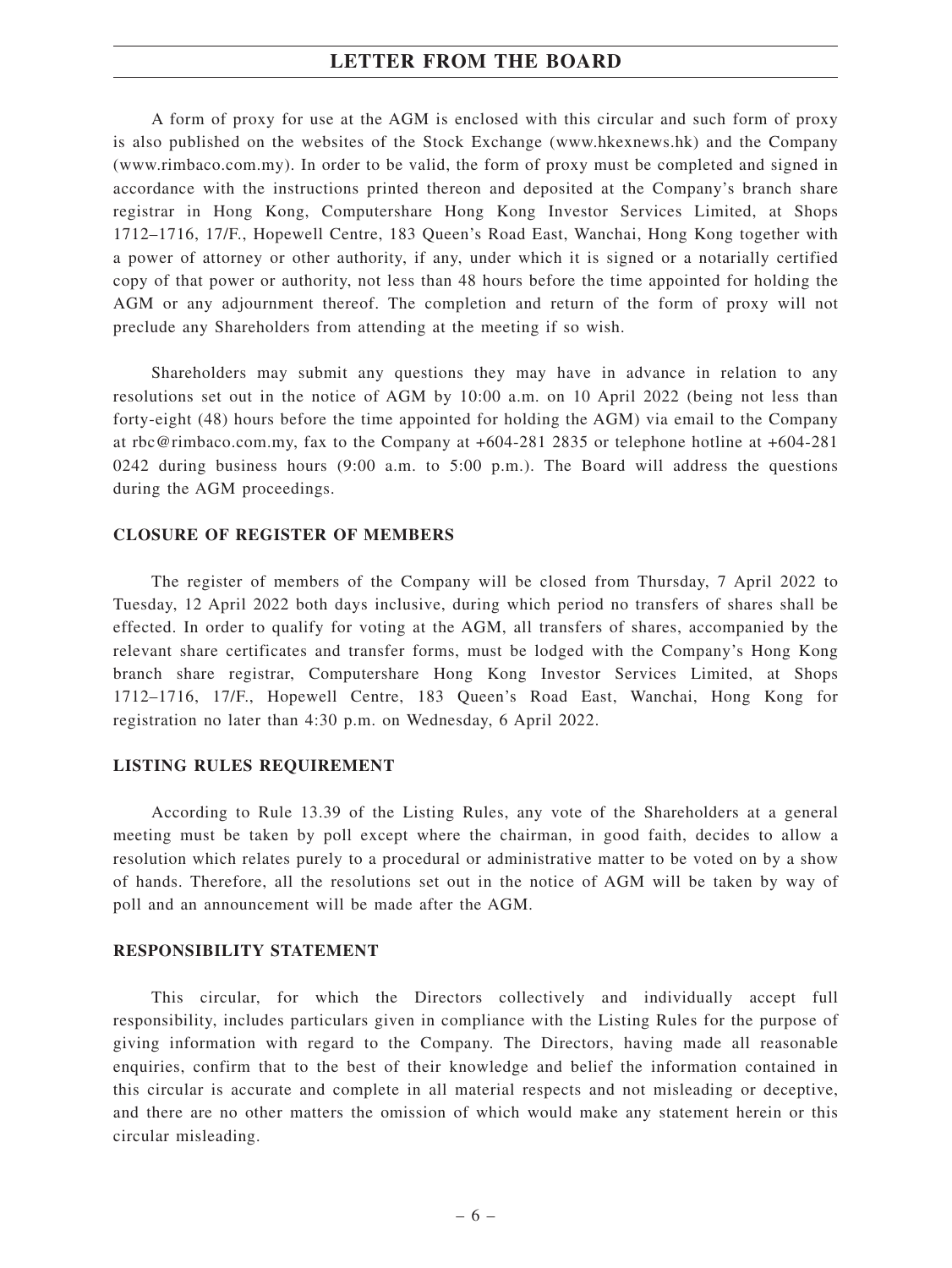### **RECOMMENDATION**

The Directors believe that the grant of the Issue Mandate and the Repurchase Mandate and the re-election of retiring Directors are in the best interests of the Company and the Shareholders as a whole and recommend the Shareholders to vote in favour of the relevant resolutions as set out in the notice of the AGM on pages 15 to 19.

> Yours faithfully, For and on behalf of the Board **Rimbaco Group Global Limited Low Seah Sun** *Chairman*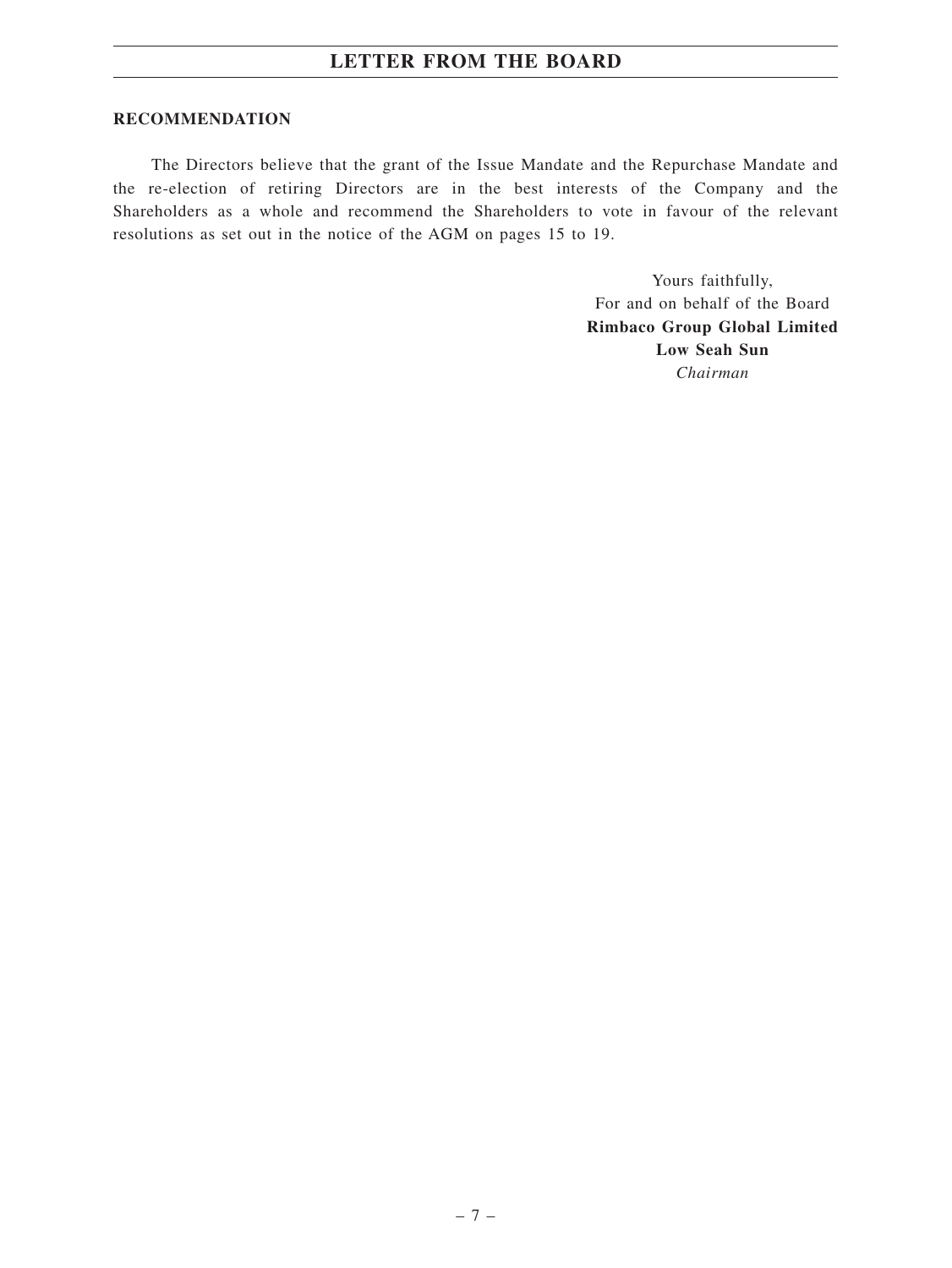### **APPENDIX I EXPLANATORY STATEMENT ON THE REPURCHASE MANDATE**

This Appendix serves as an explanatory statement, as required by the Listing Rules, to provide the requisite information to you for your consideration of the Repurchase Mandate.

### **1. ISSUED SHARES**

As at the Latest Practicable Date, there were 1,260,000,000 issued Shares.

Subject to the passing of the ordinary resolution for the approval of the Repurchase Mandate and on the basis that no further Shares are issued or repurchased after the Latest Practicable Date and up to the date of passing of such resolution, the Directors would be authorised to repurchase up to a maximum of 126,000,000 Shares, representing 10% of the issued Shares as at the Latest Practicable Date during the period up to (i) the conclusion of the next annual general meeting of the Company in 2023; (ii) the expiration of the period within which the next annual general meeting of the Company is required by the Articles of Association or any applicable laws of the Cayman Islands to be held; or (iii) the revocation or variation of the Repurchase Mandate by an ordinary resolution of the Shareholders in a general meeting of the Company, whichever occurs first.

### **2. REASONS FOR THE REPURCHASE**

The Directors have no present intention to repurchase any Shares but consider that the Repurchase Mandate is in the best interests of the Company and the Shareholders as a whole. An exercise of the Repurchase Mandate may, depending on market conditions and funding arrangements at the time, lead to an enhancement of the net assets per Share and/or earnings per Share and will only be made when the Directors believe that a repurchase will benefit the Company and the Shareholders as a whole.

### **3. FUNDING OF REPURCHASES**

Pursuant to the Repurchase Mandate, repurchases would be funded entirely from the Company's available cash flow or working capital facilities which will be funds legally available under the Cayman Islands law and the memorandum and articles of association of the Company for such purpose.

### **4. IMPACT ON WORKING CAPITAL OR GEARING LEVEL**

An exercise of the Repurchase Mandate in full could have a material adverse impact on the working capital and gearing position of the Company compared with that as at 31 October 2021, being the date of its latest published audited consolidated accounts. The Directors do not, however, intend to make any repurchase in circumstances that would have a material adverse impact on the working capital or gearing position of the Company.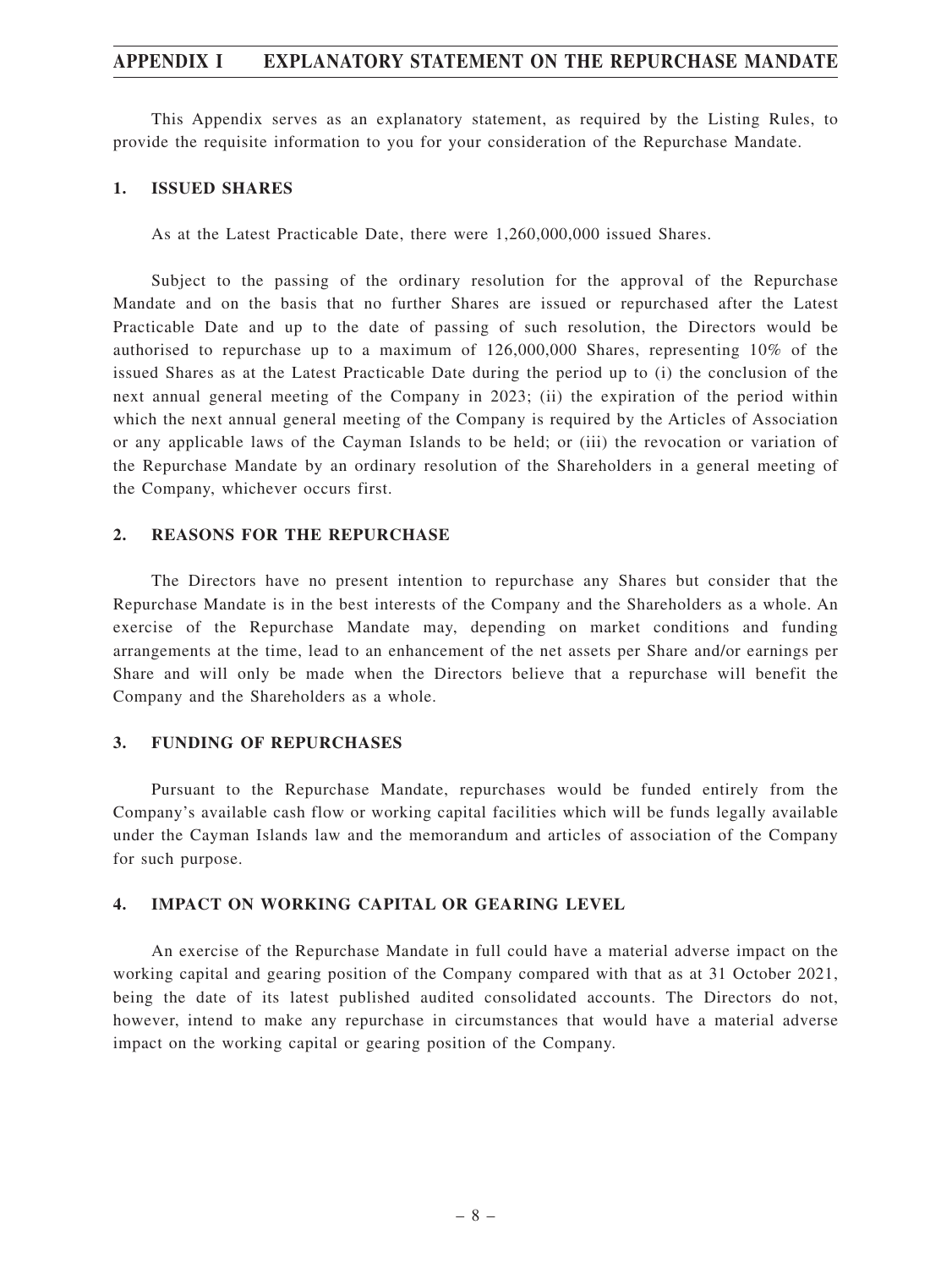### **APPENDIX I EXPLANATORY STATEMENT ON THE REPURCHASE MANDATE**

#### **5. SHARE PRICES**

The highest and lowest market prices at which the Shares had been traded on the Stock Exchange during each of the previous 12 calendar months and up to the Latest Practicable Date were as follows:

|                                                   | Per Share      |        |
|---------------------------------------------------|----------------|--------|
| <b>Months</b>                                     | <b>Highest</b> | Lowest |
|                                                   | HK\$           | HK\$   |
| 2021                                              |                |        |
| February                                          | 0.229          | 0.204  |
| March                                             | 0.218          | 0.181  |
| April                                             | 0.193          | 0.162  |
| May                                               | 0.174          | 0.131  |
| June                                              | 0.228          | 0.140  |
| July                                              | 0.220          | 0.154  |
| August                                            | 0.300          | 0.155  |
| September                                         | 0.315          | 0.195  |
| October                                           | 0.244          | 0.187  |
| November                                          | 0.560          | 0.186  |
| December                                          | 0.355          | 0.180  |
| 2022                                              |                |        |
| January                                           | 0.250          | 0.196  |
| February                                          | 0.220          | 0.198  |
| March                                             |                |        |
| (up to and including the Latest Practicable Date) | 0.200          | 0.185  |

#### **6. DIRECTORS, THEIR CLOSE ASSOCIATES AND CORE CONNECTED PERSONS**

None of the Directors or, to the best of their knowledge having made all reasonable enquiries, their Close Associates, have any present intention to sell to the Company or its subsidiaries any of the Shares in the Company if the Repurchase Mandate is approved at the AGM.

No Core Connected Person of the Company has notified the Company that he/she has a present intention to sell any Shares to the Company nor has he/she undertaken not to sell any of the Shares held by him/her to the Company in the event that the Company is authorised to make repurchases of Shares when the Repurchase Mandate is approved and exercised.

### **7. UNDERTAKING OF THE DIRECTORS**

The Directors have undertaken to the Stock Exchange that, so far as the same may be applicable, they will exercise the powers of the Company to make repurchases pursuant to the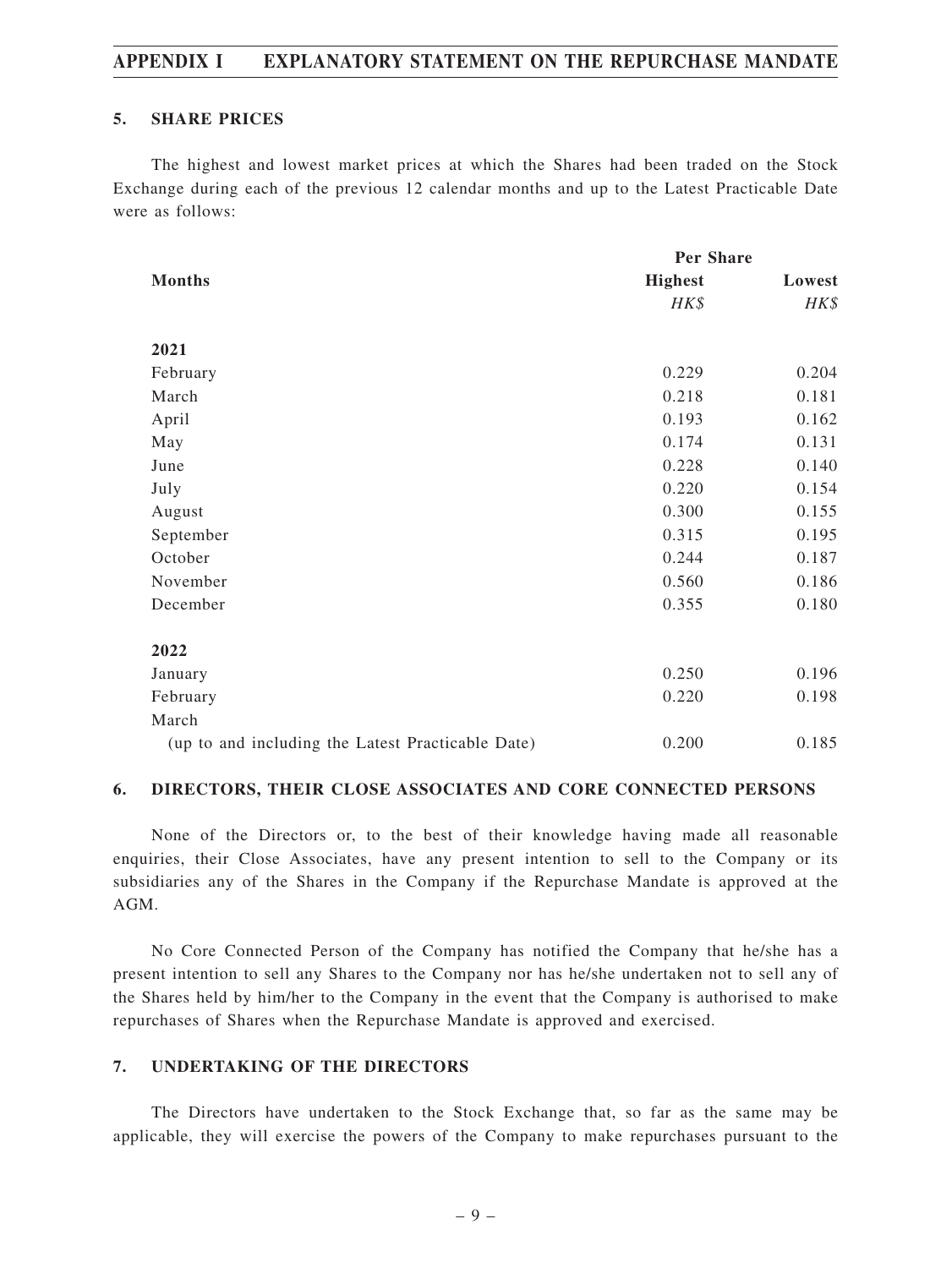### **APPENDIX I EXPLANATORY STATEMENT ON THE REPURCHASE MANDATE**

Repurchase Mandate in accordance with the Listing Rules and applicable laws of the Cayman Islands, and in accordance with the regulations set out in the memorandum and articles of association of the Company.

#### **8. EFFECT OF TAKEOVERS CODE**

If a Shareholder's proportionate interest in the voting rights of the Company increases on the Company exercising its powers to repurchase Shares pursuant to the Repurchase Mandate, such an increase will be treated as an acquisition for the purpose of Rule 32 of the Takeovers Code. As a result, a Shareholder or a group of Shareholders acting in concert could obtain or consolidate control of the Company and become obliged to make a mandatory offer in accordance with Rule 26 of the Takeovers Code. The Directors are not aware of any Shareholders, or a group of Shareholders acting in concert, who may become obliged to make a mandatory offer in accordance with Rules 26 and 32 of the Takeovers Code in the event that the Directors exercise the power to repurchase Shares pursuant to the Repurchase Mandate.

As at the Latest Practicable Date, so far as the Directors are aware, the following Shareholders were interested in more than 5% of the Shares then in issue:

| <b>Name of Shareholders</b> | Number of<br><b>Shares</b> held | Approximate<br>percentage of<br>existing<br>shareholding | Approximate<br>percentage of<br>shareholding if<br>Repurchase<br><b>Mandate</b> is<br>exercised in full |
|-----------------------------|---------------------------------|----------------------------------------------------------|---------------------------------------------------------------------------------------------------------|
| RBC Venture Limited (Note)  | 945,000,000                     | 75%                                                      | 83.33%                                                                                                  |
| Low Seah Sun                | 945,000,000                     | 75%                                                      | 83.33%                                                                                                  |

*Note:* Mr. Low Seah Sun beneficially owns 40% of the issued shares of RBC Venture Limited, which in turn holds 75% of the Shares. Therefore, Mr. Low Seah Sun is deemed to be, or taken to be, interested in the Shares held by RBC Venture Limited under the SFO. Mr. Low Seah Sun is a director of RBC Venture Limited.

The Directors have no present intention to exercise the Repurchase Mandate to the extent that will result in a requirement of any of the above Shareholder(s) or any other persons to make a mandatory offer in accordance with Rule 26 of the Takeovers Code or the number of Shares in the hands of the public would fall below the prescribed minimum percentage of 25%. The Directors will exercise the powers conferred by the Repurchase Mandate to repurchase Shares in circumstances, which they deem appropriate for the benefits of the Company and the Shareholders as a whole.

### **9. SHARES REPURCHASE MADE BY THE COMPANY**

No repurchases of Shares have been made by the Company (whether on the Stock Exchange or otherwise) during the six months preceding the Latest Practicable Date.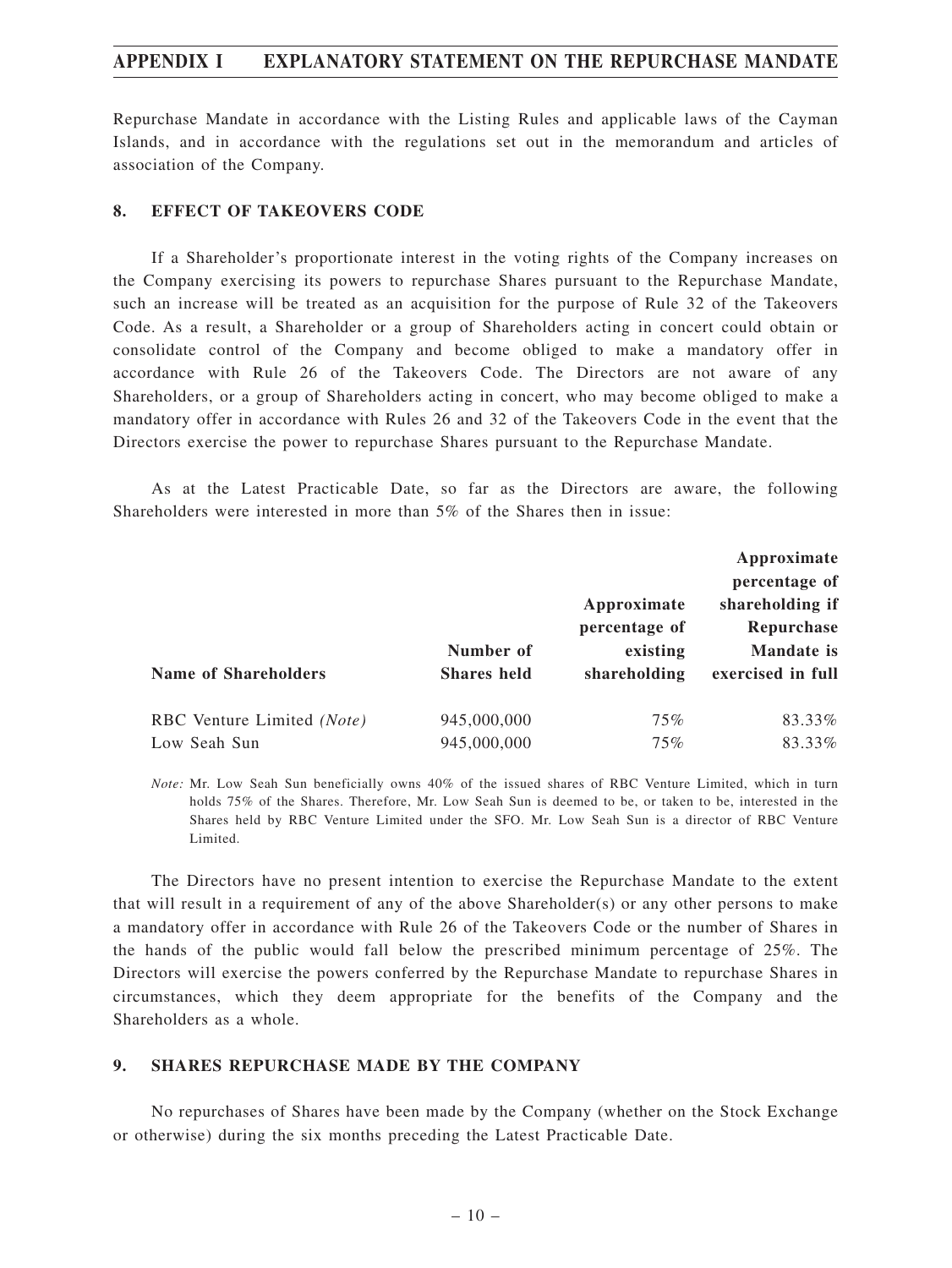The details of the retiring Directors who will offer themselves for re-election at the AGM, are set out below:

#### **Executive Directors**

Mr. Low Seah Sun ("**Mr. Low**"), aged 71, is a co-founder of the Group, a controlling Shareholder, an executive Director, the chairman of the Board and the chairman of the Nomination Committee. Mr. Low was appointed as a Director on 28 February 2019 and was re-designated as an executive Director on 6 September 2019. Mr. Low is also a director of all of the subsidiaries of the Group. He is responsible for the overall management, strategic planning and business direction of the Group.

Mr. Low has over 37 years of experience in the construction business. In October 1985, he co-founded Rimbaco Sdn. Bhd., an indirectly wholly-owned subsidiary of the Company, and was appointed as a director of Rimbaco Sdn. Bhd. Over the years, he has been responsible for securing business contracts and projects, managing construction schedules, building client relationships, planning the overall budgets, future expansions, and marketing strategies of Rimbaco Sdn. Bhd. Mr. Low has also been a director of Rimbaco Property Sdn. Bhd., an indirectly wholly-owned subsidiary of the Company, since September 2001. Mr. Low did not receive tertiary or secondary education.

Mr. Low is the father of Mr. Low Wui Linn, an executive Director and the chief executive officer of the Company. Mr. Low is a shareholder of several companies while each of Ms. Seah Peet Hwah, Mr. Cheang Wye Keong and Mr. Lau Ah Cheng, the executive Directors, is also the shareholder of those companies.

Mr. Low has entered into a letter of appointment with the Company as an executive Director for a term of 3 years commencing from 28 April 2020, which may be terminated in accordance with the terms of the letter of appointment. He is subject to retirement by rotation and re-election at the annual general meeting of the Company in accordance with the Articles of Association. Mr. Low is entitled to Director's fee (excluding payment pursuant to any discretionary benefits or bonus or other fringe benefits) of HK\$120,000 per annum, which was determined by reference to his experience, duties and responsibilities and the prevailing market conditions.

As at the date hereof, Mr. Low is interested in 945,000,000 shares in the Company, which are held through RBC Venture Limited, a company which is owned by Mr. Low, Ms. Seah Peet Hwah, Mr. Cheang Wye Keong and Mr. Lau Ah Cheng as to 40%, 30%, 20% and 10%, respectively. Save as disclosed, Mr. Low did not have any other interests in shares and underlying shares of the Company within the meaning of Part XV of the SFO.

Save as disclosed above, Mr. Low does not (i) hold any other directorships in any public companies the securities of which are listed on any securities market in Hong Kong or overseas in the past 3 years; (ii) hold any other positions in the Company and its subsidiaries; (iii) have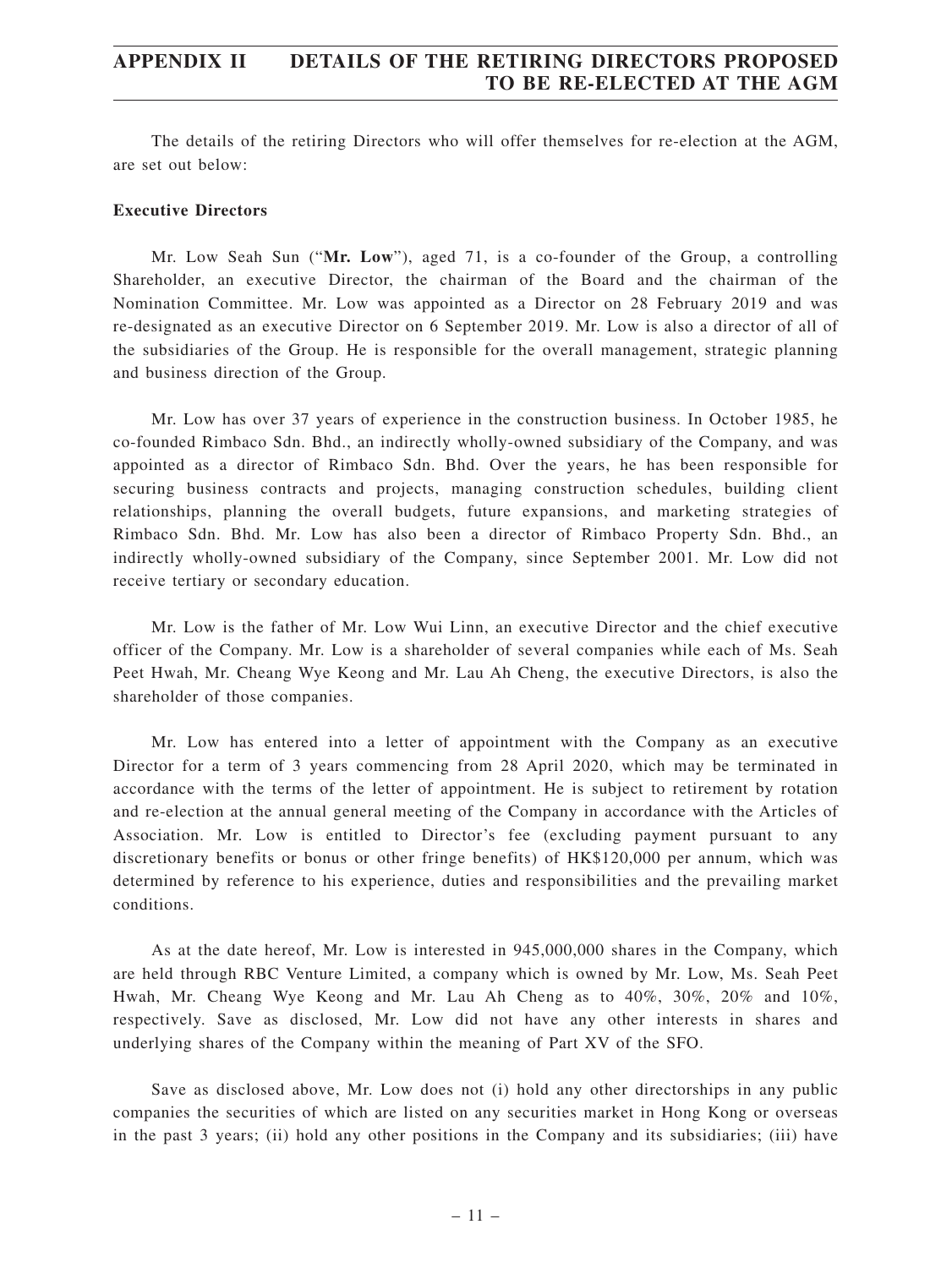any relationship with any directors, senior management, substantial shareholders or controlling shareholders of the Company; and (iv) have other major appointments or professional qualifications.

Mr. Low Wui Linn ("**Mr. William Low**"), aged 41, is an executive Director and the chief executive officer of the Company. Mr. William Low was appointed as a Director on 28 February 2019 and was re-designated as an executive Director on 6 September 2019. He is responsible for the overall business development and general operation of the Group.

Mr. William Low has over 16 years of experience in the construction industry. Mr. William Low served as an engineer at ER Mekatron Manufacturing Sdn. Bhd. from March 2004 to June 2006. In June 2006, he joined Rimbaco Sdn. Bhd., an indirectly wholly-owned subsidiary of the Company, as an engineer. In April 2008, he was promoted to the positions of project engineer and he was subsequently promoted as the project manager of Rimbaco Sdn. Bhd. in May 2013, where he was responsible for coordinating with the subcontractors on site, liaising with potential clients, administering site operations, and monitoring the safety and health issues arising from different construction projects. Mr. William Low has been a director of Rimbaco Sdn. Bhd. since February 2018.

Mr. William Low obtained his bachelor of engineering degree in electronic and electrical engineering from Leeds Beckett University (formerly known as Leeds Metropolitan University) in July 2003.

Mr. William Low is the son of Mr. Low.

Mr. William Low has entered into a letter of appointment with the Company as an executive Director for a term of 3 years commencing from 28 April 2020, which may be terminated in accordance with the terms of the letter of appointment. He is subject to retirement by rotation and re-election at the annual general meeting of the Company in accordance with the Articles of Association. Mr. William Low is entitled to Director's fee (excluding payment pursuant to any discretionary benefits or bonus or other fringe benefits) of HK\$48,000 per annum, which was determined by reference to his experience, duties and responsibilities and the prevailing market conditions.

As at the date hereof, Mr. William Low did not have any interests in shares and underlying shares of the Company within the meaning of Part XV of the SFO.

Save as disclosed above, Mr. William Low does not (i) hold any other directorships in any public companies the securities of which are listed on any securities market in Hong Kong or overseas in the past 3 years; (ii) hold any other positions in the Company and its subsidiaries; (iii) have any relationship with any directors, senior management, substantial shareholders or controlling shareholders of the Company; and (iv) have other major appointments or professional qualifications.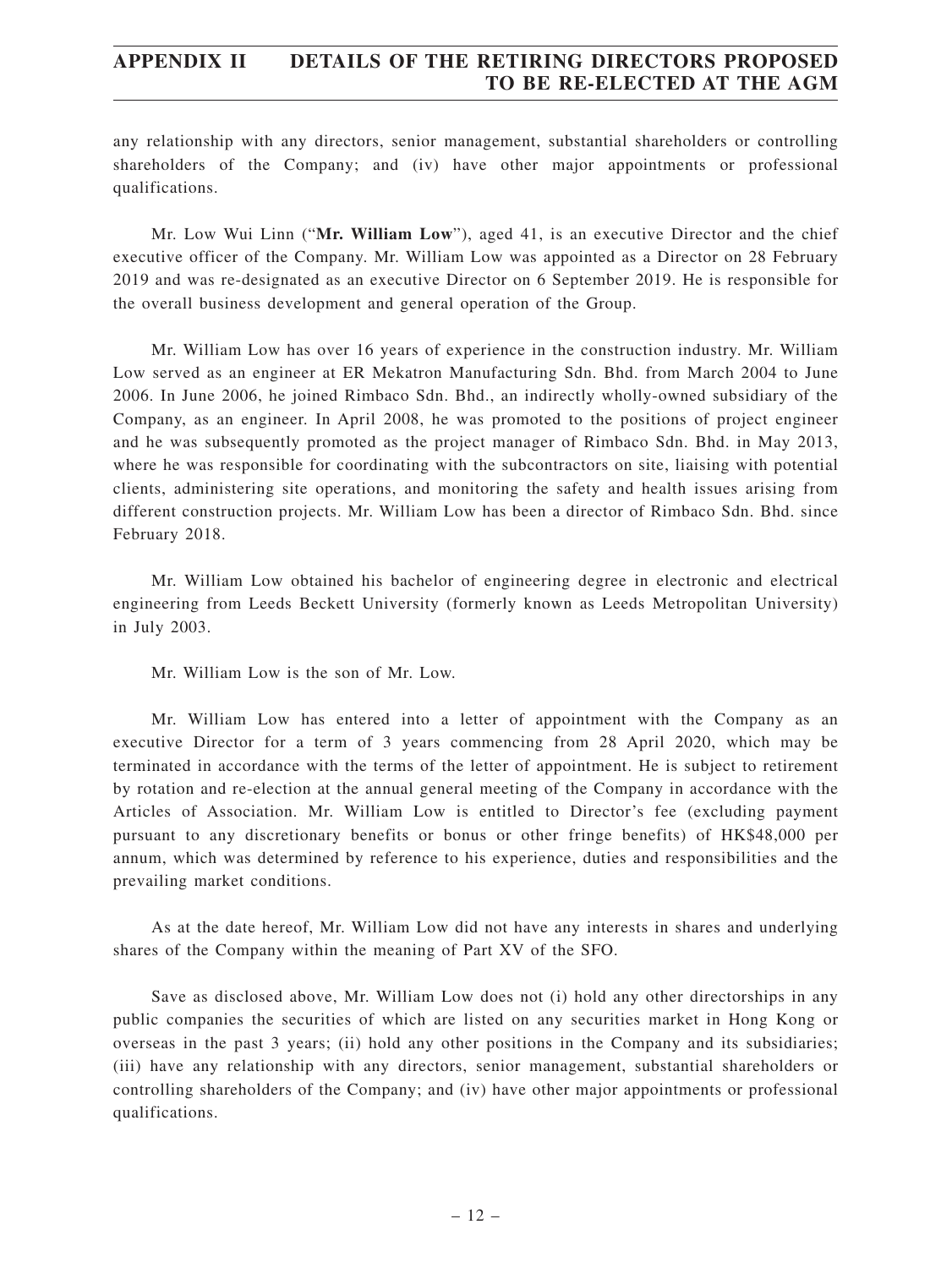Mr. Lau Ah Cheng ("**Mr. Lau**"), aged 65, is a controlling Shareholder and an executive Director. Mr. Lau was appointed as a Director on 28 February 2019 and was re-designated as an executive Director on 6 September 2019. He is responsible for the logistics and equipment maintenance of the Group.

Mr. Lau has over 34 years of experience in the construction industry. Mr. Lau joined Rimbaco Sdn. Bhd., an indirectly wholly-owned subsidiary of the Company, in November 1985 as a site supervisor, and he has been promoted as a director since February 2000. He has administered store operations and site inspections, implemented risk controls, formulated logistic plans, and he has been responsible for overseeing the machinery to ensure efficiency. Mr. Lau has also been a director of Rimbaco Property Sdn. Bhd., an indirectly wholly-owned subsidiary of the Company, since September 2001. Mr. Lau did not receive tertiary or secondary education.

Mr. Lau is a shareholder of several companies while each of Mr. Low, Ms. Seah Peet Hwah and Mr. Cheang Wye Keong is also the shareholder of those companies.

Mr. Lau has entered into a letter of appointment with the Company as an executive Director for a term of 3 years commencing from 28 April 2020, which may be terminated in accordance with the terms of the letter of appointment. He is subject to retirement by rotation and re-election at the annual general meeting of the Company in accordance with the Articles of Association. Mr. Lau is entitled to Director's fee (excluding payment pursuant to any discretionary benefits or bonus or other fringe benefits) of HK\$36,000 per annum, which was determined by reference to his experience, duties and responsibilities and the prevailing market conditions.

As at the date hereof, RBC Venture Limited, the holding company of the Company, is owned by Mr. Low, Ms. Seah Peet Hwah, Mr. Cheang Wye Keong and Mr. Lau as to 40%, 30%, 20% and 10%, respectively. Save as disclosed, Mr. Lau did not have any other interests in shares and underlying shares of the Company within the meaning of Part XV of the SFO.

Save as disclosed above, Mr. Lau does not (i) hold any other directorships in any public companies the securities of which are listed on any securities market in Hong Kong or overseas in the past 3 years; (ii) hold any other positions in the Company and its subsidiaries; (iii) have any relationship with any directors, senior management, substantial shareholders or controlling shareholders of the Company; and (iv) have other major appointments or professional qualifications.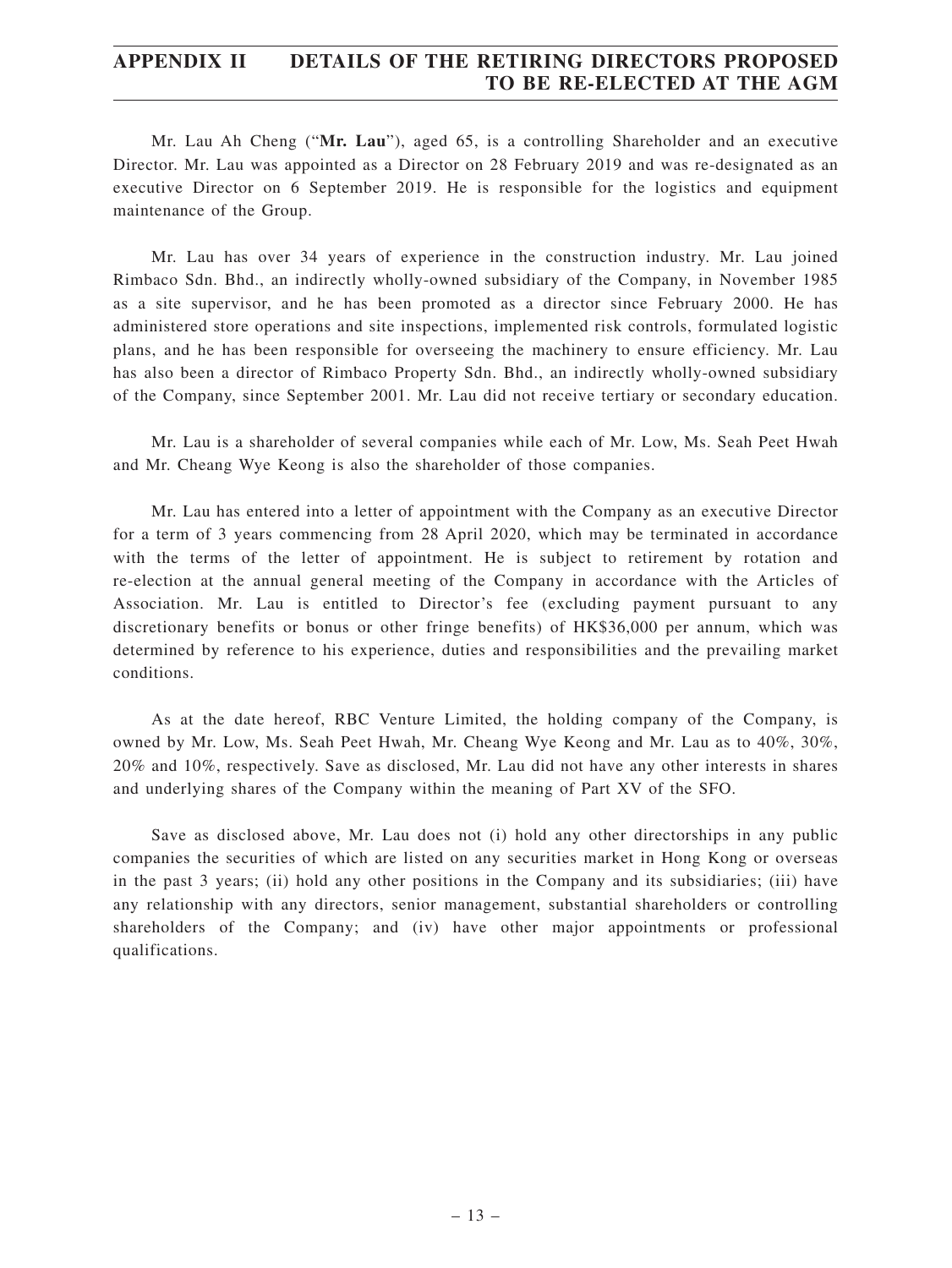### **Non-executive Director**

Mr. Tong Kai Tak ("**Mr. Tong**"), aged 33, was appointed as a non-executive Director on 1 March 2022. Mr. Tong has extensive experience in investment banking and corporate finance fields, including handling initial public offering, merger and acquisition, compliance works of listed companies and financial advisory and fund raising activities.

Mr. Tong obtained a Bachelor of Business Administration from Hong Kong Shue Yan University in July 2013. Mr. Tong is the vice president and responsible officer of Advent Corporate Finance Limited since February 2021. Mr. Tong held a senior position in Titan Financial Services Limited from December 2018 to January 2021, with the last position as responsible officer. He had worked in CLC International Limited from June 2016 to December 2018, with the last position as executive, primarily responsible for the execution of initial public offering projects and compliance works of listed companies. Mr. Tong also worked in BMI Professional Training Centre Limited from August 2013 to May 2016, with the last position as business development officer. Mr. Tong is a member of Project Management Institute and a life associate member of The Hong Kong Independent Non-Executive Director Association.

Mr. Tong has entered into a letter of appointment with the Company as a non-executive Director for a term of 3 years commencing from 1 March 2022, which may be terminated in accordance with the terms of the letter of appointment. He is subject to retirement by rotation and re-election at the annual general meeting of the Company in accordance with the Articles of Association. Mr. Tong is entitled to Director's fee of HK\$300,000 per annum, which was determined by reference to his experience, duties and responsibilities and the prevailing market conditions.

As at the date hereof, Mr. Tong does not have any interests in the shares or underlying shares within the meaning of Part XV of the SFO.

Save as disclosed above, Mr. Tong does not (i) hold any other directorships in any public companies the securities of which are listed on any securities market in Hong Kong or overseas in the past 3 years; (ii) hold any other positions in the Company and its subsidiaries; (iii) have any relationship with any directors, senior management, substantial shareholders or controlling shareholders of the Company; and (iv) have other major appointments or professional qualifications.

Save as disclosed above, there are no other matters concerning the re-elections of Mr. Low, Mr. William Low, Mr. Lau and Mr. Tong that need to be brought to the attention of the Shareholders nor is there any information need to be disclosed pursuant to the requirements of Rules  $13.51(2)(h)$  to (v) of the Listing Rules.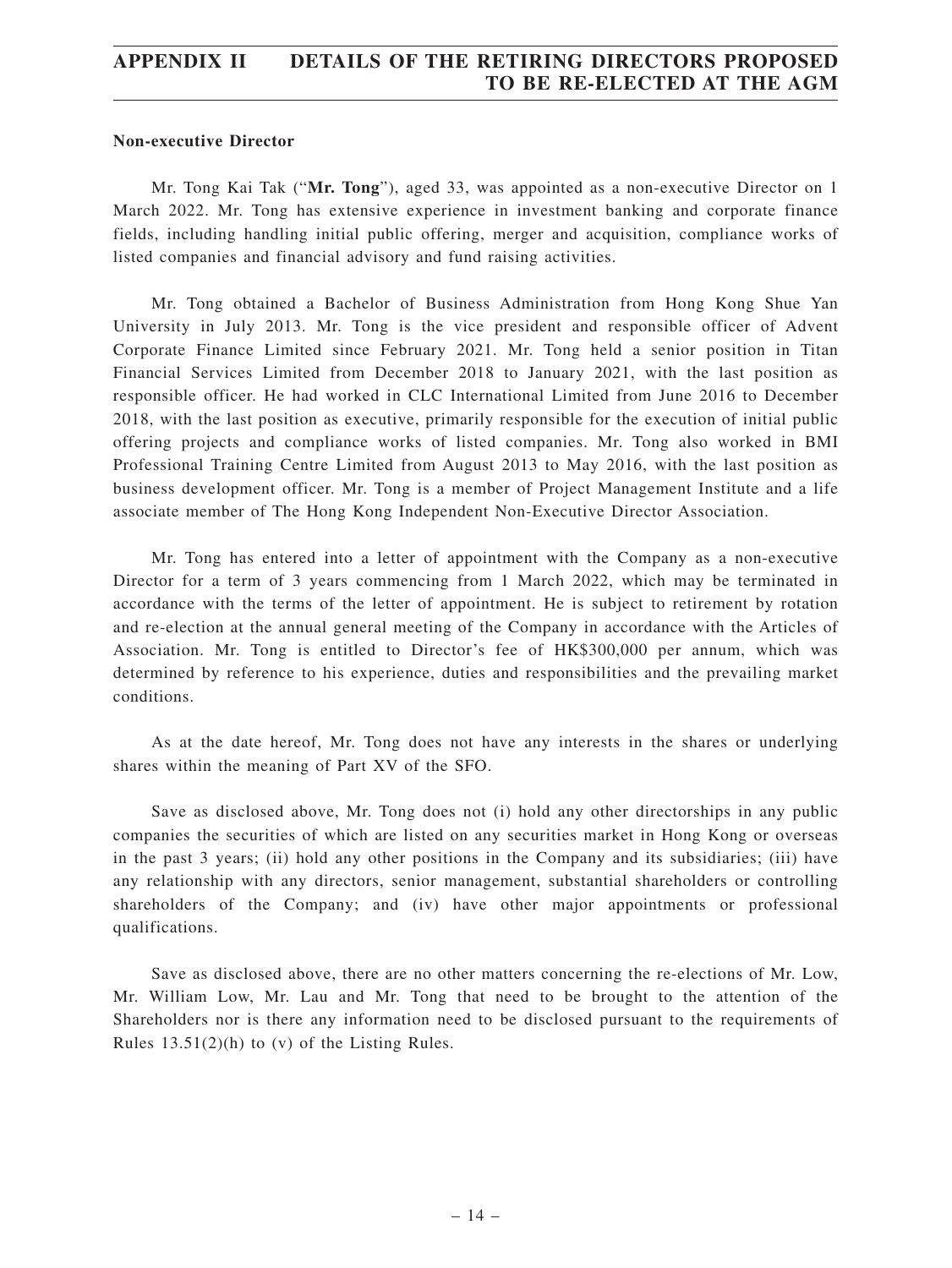

# **Rimbaco Group Global Limited** (Incorporated in the Cayman Islands with limited liability) **(Stock Code: 1953)**

# **NOTICE OF THE ANNUAL GENERAL MEETING**

**NOTICE IS HEREBY GIVEN** that an annual general meeting of Rimbaco Group Global Limited (the "**Company**") will be held by way of electronic means (via ZOOM MEETING ONLY) on Tuesday, 12 April 2022 at 10:00 a.m. to consider and, if thought fit, pass the following resolutions:

### **ORDINARY RESOLUTIONS**

- 1. To receive and consider the audited consolidated financial statements of the Company and its subsidiaries and the reports of the directors of the Company (the "**Directors**") and the auditor of the Company for the year ended 31 October 2021;
- 2. (a) To re-elect Mr. Low Seah Sun as an executive Director;
	- (b) To re-elect Mr. Low Wui Linn as an executive Director;
	- (c) To re-elect Mr. Lau Ah Cheng as an executive Director;
	- (d) To re-elect Mr. Tong Kai Tak as a non-executive Director;
	- (e) To authorise the board of Directors (the "**Board**") to fix the remuneration of the Directors:
- 3. To re-appoint SHINEWING (HK) CPA Limited as the Company's auditor and to authorise the Board to fix its remuneration.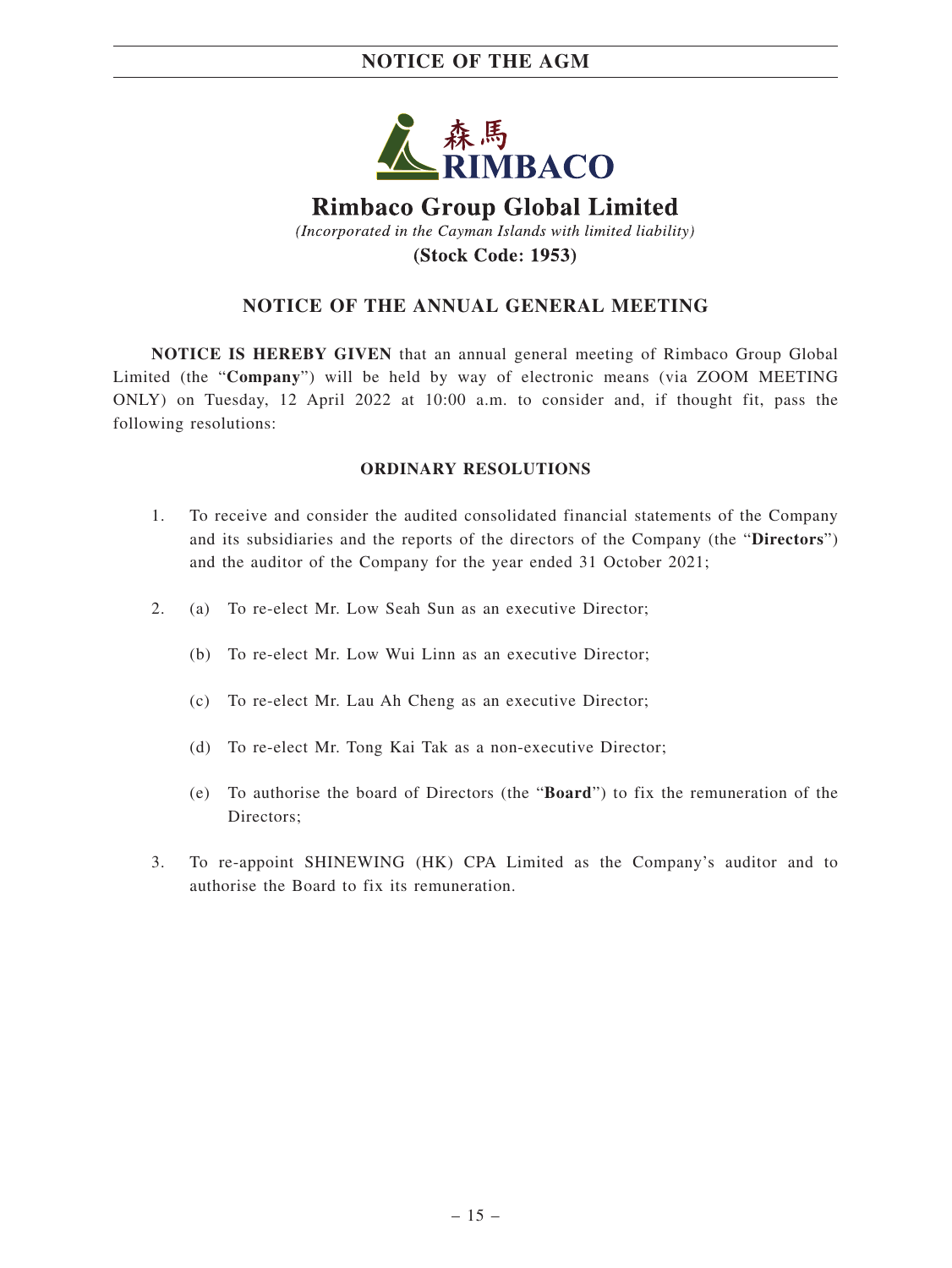To consider, as special business and, if thought fit, pass with or without amendments, the following resolutions as ordinary resolutions:

### 4. "**THAT**:

- (a) subject to paragraph (c) below, the exercise by the Directors during the Relevant Period (as defined below) of all the powers of the Company to allot, issue and deal with unissued shares and to make or grant offers, agreements and options, including warrants to subscribe for shares, which might require the exercise of such powers be and the same is hereby generally and unconditionally approved;
- (b) the approval in paragraph (a) above shall authorise the Directors during the Relevant Period (as defined below) to make or grant offers, agreements and options (including warrants, bonds and debentures convertible into Shares) which might require the exercise of such powers after the end of the Relevant Period (as defined below);
- (c) the total number of shares of the Company allotted or agreed conditionally or unconditionally to be allotted (whether pursuant to options or otherwise) by the Directors pursuant to the approval in paragraph (a) above, otherwise than pursuant to (i) a Rights Issue (as defined below); or (ii) the exercise of any options granted under the share option scheme of the Company adopted on 31 March 2020; or (iii) any scrip dividend or similar arrangements providing for the allotment and issue of shares in lieu of the whole or part of a dividend on shares in accordance with the articles of association of the Company in force from time to time; or (iv) any issue of shares upon the exercise of rights of subscription or conversion under the terms of any warrants of the Company or any securities which are convertible into shares, shall not exceed the aggregate of:
	- (aa) 20% of the total number of issued shares of the Company on the date of the passing of this resolution; and
	- (bb) the aggregate number of any shares of the Company repurchased by the Company (if the Directors are so authorised by a separate ordinary resolution of the shareholders of the Company) subsequent to the passing of this resolution up to a maximum equivalent to 10% of the total number of issued shares of the Company on the date of the passing of this resolution,

and the authority pursuant to paragraph (a) of this resolution shall be limited accordingly; and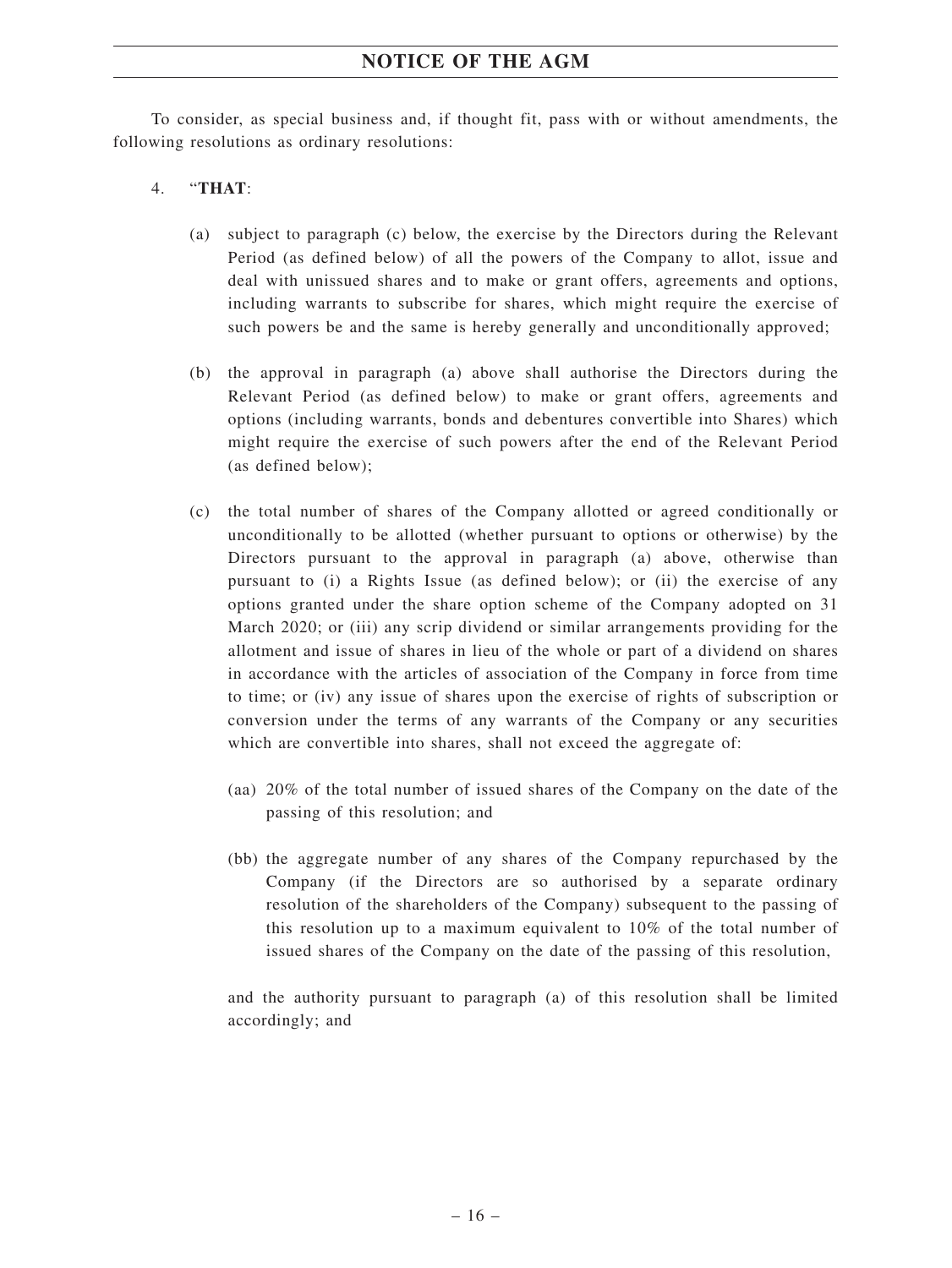(d) for the purposes of this resolution:

"Relevant Period" means the period from the date of the passing of this resolution until whichever is the earliest of:

- (i) the conclusion of the next annual general meeting of the Company;
- (ii) the expiration of the period within which the next annual general meeting of the Company is required by the articles of association of the Company, the Companies Law, Cap. 22 (Law 3 of 1961, as consolidated or revised) of the Cayman Islands (the "**Companies Law**"), or any other applicable laws of the Cayman Islands to be held; and
- (iii) the passing of an ordinary resolution by the shareholders of the Company at general meeting revoking or varying the authority given to the Directors by this resolution;

"Rights Issue" means an offer of shares, or offer or issue of warrants, options or other securities giving rights to subscribe for shares open for a period fixed by the Directors to holders of shares on the register on a fixed record date in proportion to their then holdings of shares (subject to such exclusion or other arrangements as the Directors may deem necessary or expedient in relation to fractional entitlements, or having regard to any restrictions or obligations under the laws of, or the requirements of, or the expense or delay which may be involved in determining the existence or extent of any restrictions or obligations under the laws of, or the requirements of, any jurisdiction outside Hong Kong or any recognised regulatory body or any stock exchange outside Hong Kong)."

### 5. "**THAT**:

- (a) the exercise by the Directors during the Relevant Period (as defined below) of all powers of the Company to purchase the issued shares of the Company on The Stock Exchange of Hong Kong Limited (the "**Stock Exchange**") or any other stock exchange on which the shares may be listed and recognised by the Securities and Futures Commission and the Stock Exchange for such purpose, and otherwise in accordance with the rules and regulations of the Securities and Futures Commission, the Stock Exchange, the Companies Law and all other applicable laws in this regard, be and the same is hereby generally and unconditionally approved;
- (b) the total number of shares of the Company which may be purchased by the Company pursuant to the approval in paragraph (a) during the Relevant Period (as defined below) shall not exceed 10% of the total number of the issued shares of the Company as at the date of the passing of this resolution and the authority pursuant to paragraph (a) of this resolution shall be limited accordingly; and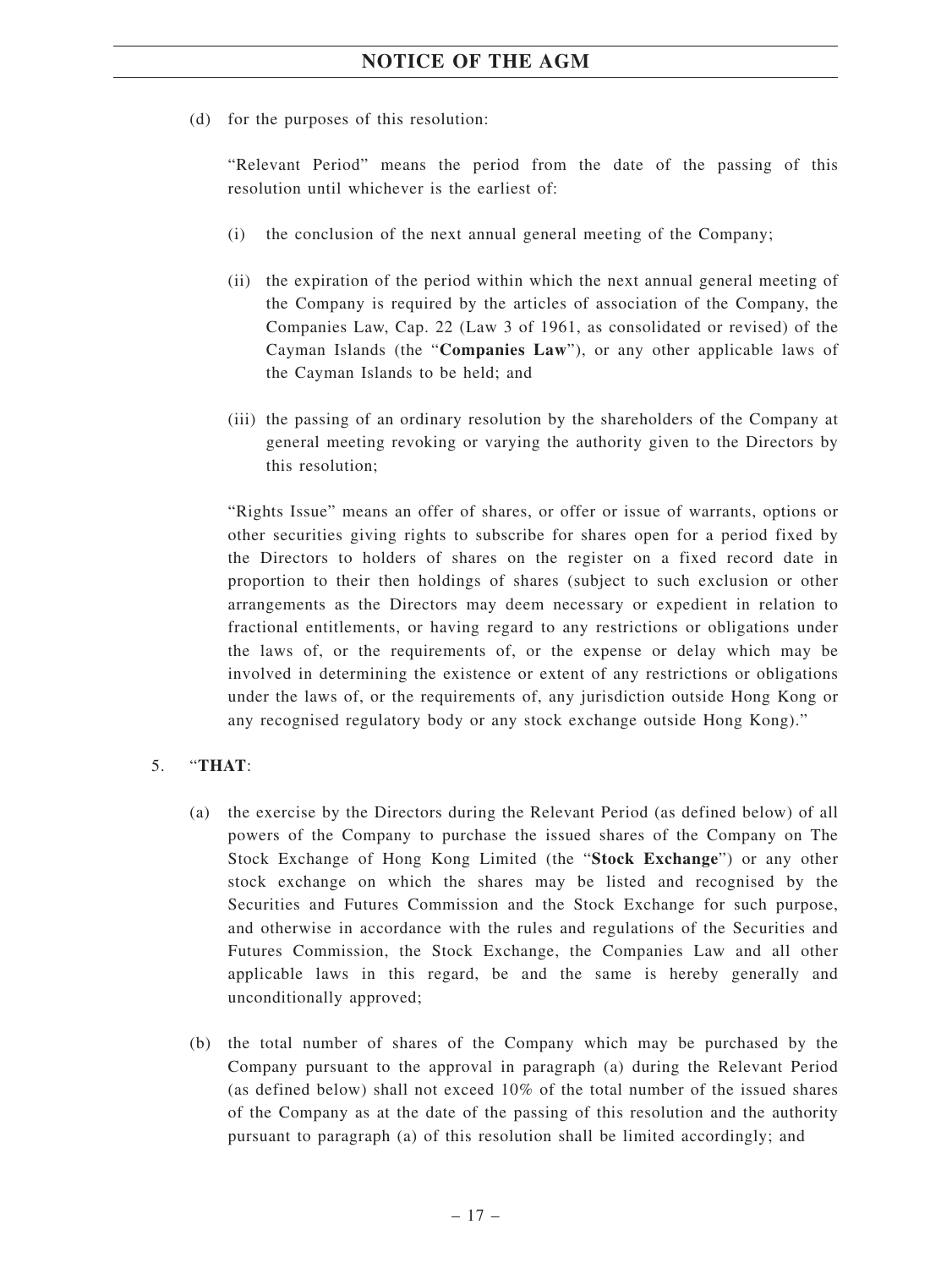- (c) for the purposes of this resolution, "Relevant Period" means the period from the date of the passing of this resolution until whichever is the earliest of:
	- (i) the conclusion of the next annual general meeting of the Company;
	- (ii) the expiration of the period within which the next annual general meeting of the Company is required by the articles of association of the Company, the Companies Law, or any other applicable laws of the Cayman Islands to be held; and
	- (iii) the passing of an ordinary resolution by the shareholders of the Company at general meeting revoking or varying the authority given to the Directors by this resolution."
- 6. "**THAT** conditional upon resolutions nos. 4 and 5 above being passed, the general mandate granted to the Directors to exercise the powers of the Company to allot, issue and otherwise deal with shares of the Company pursuant to resolution no. 4 above be and hereby extended by the addition to the total number of shares of the Company which may be allotted by the Directors pursuant to such general mandate of the total number of shares of the Company repurchased by the Company under the authority granted pursuant to resolution no. 5 above, provided that such number of shares shall not exceed 10% of the total number of the issued shares of the Company at the date of passing of this resolution."

By order of the Board of **Rimbaco Group Global Limited Low Seah Sun** *Chairman*

Hong Kong, 9 March 2022

*Registered office:* Windward 3, Regatta Office Park PO Box 1350 Grand Cayman KY1-1108 Cayman Islands

*Headquarters and principal place of business in Malaysia:* 309-E, 1st floor, Silver Square Perak Road, 10150 Penang Malaysia

*Notes:*

1. In view of the current COVID-19 situation in Hong Kong, a member of the Company will not be able to attend the annual general meeting in person. If a member of the Company (whether individual or corporate) wishes to exercise his/her/its voting rights at the annual general meeting, he/she/it must appoint the chairman of the annual general meeting as his/her/its proxy to attend, speak and vote on his/her/its behalf at the annual general meeting. In appointing the chairman of the annual general meeting as proxy, a member of the Company (whether individual or corporate) must give specific instructions as to voting, or abstentions from voting, in the form of proxy, failing which the appointment will be treated as invalid.